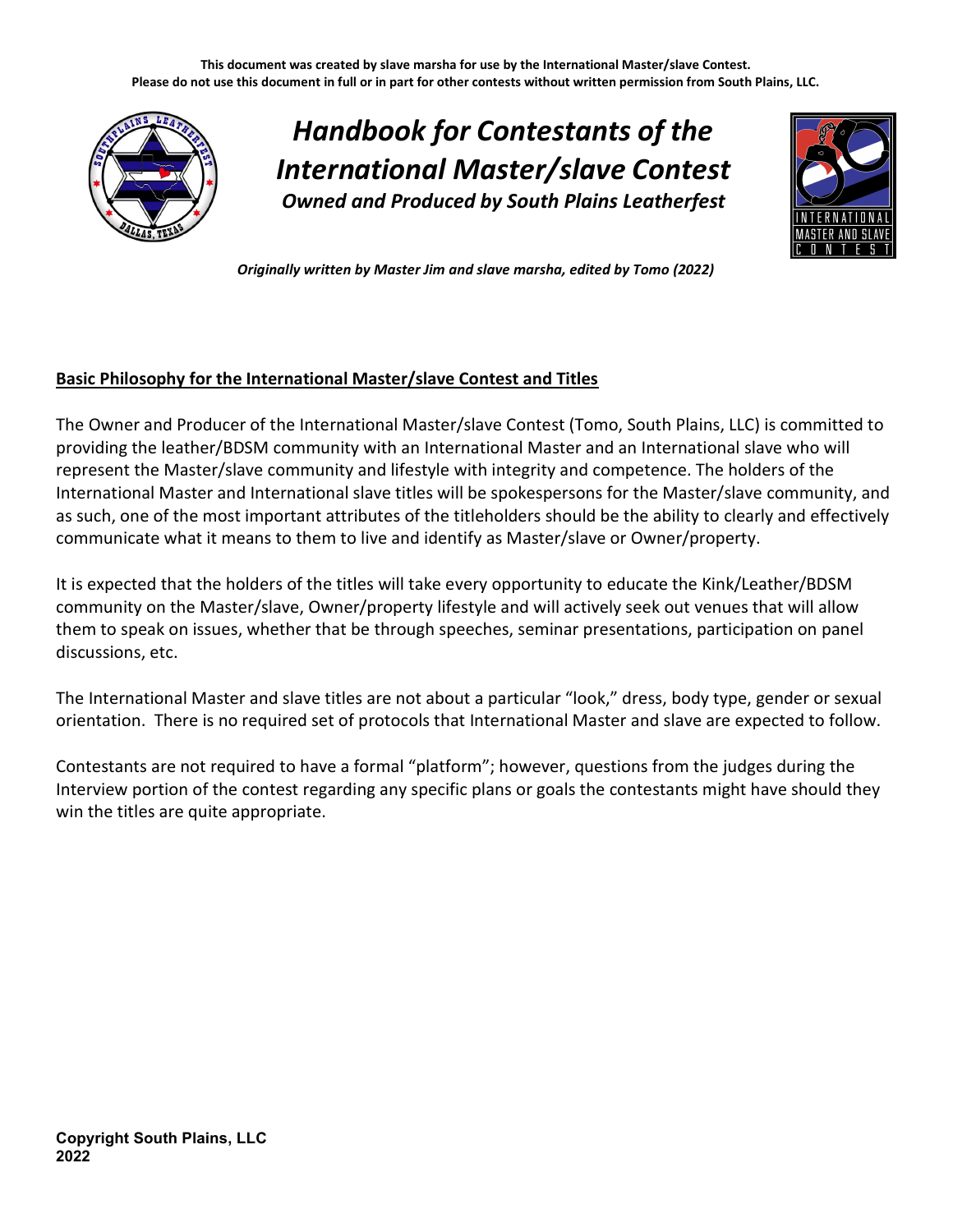#### Requirements for Contestants

- 1. A contestant pair must self-identify as Master and slave or Owner and property. Self-identification indicates that the pair live in a 24/7 Authority Exchange Relationship. It does not mean they need to use these specific terms to address each other, for example the Owner may be addressed as Sir or Ms or Ma'am, not Master or Owner. These terms are gender-neutral and not indicative of any particular sexual orientation or gender presentation.
- 2. A contestant pair must have been in a self-identified Master/slave or Owner/property relationship with each other for at least 1 year prior to running for the International Master/slave title.
- 3. If a contestant pair lives in the United States, the pair must have been selected by the Region in which they live as the current year's regional Master/slave titleholders in order to compete at the International M/s Contest
- 4. Contestant pairs living outside of the U.S. may be eligible to compete at International M/s subject to the following rules:
	- a. If the contestant pair lives outside of the United States in a country other than Canada or Mexico, the pair may petition International to compete at the International Master/slave Contest. International has sole discretion in determining whether to accept a petition to compete. The rules governing the petitioning process may be found in the document, "Policies and Requirements for International Master/slave Contestant Pairs from Outside of the United States."
	- b. If a potential contestant pair lives in Canada or Mexico, the pair has the option of either: petitioning for direct entry to compete at International or by competing in and winning an authorized U.S. Regional contest.

The rules governing the petitioning process may be found in the document, "Policies and Requirements for International Master/slave Contestant Pairs from Outside of the United States."

Canada:

- Contestants from British Columbia and Alberta may choose to run in the IMs Northwest Regional Contest.
- Contestants from Saskatchewan, Manitoba, north of Manitoba, Yukon and the Territories may choose to run in the IMs Midwest Regional Contest.
- Contestants from Ontario and east of Ontario may choose to run in the IMs Northeast Regional Contest.

Mexico:

 Contestants who live in the country of Mexico may compete in and win the Southwest Regional contest. As with other document(s) the wording is different for SW than other regions.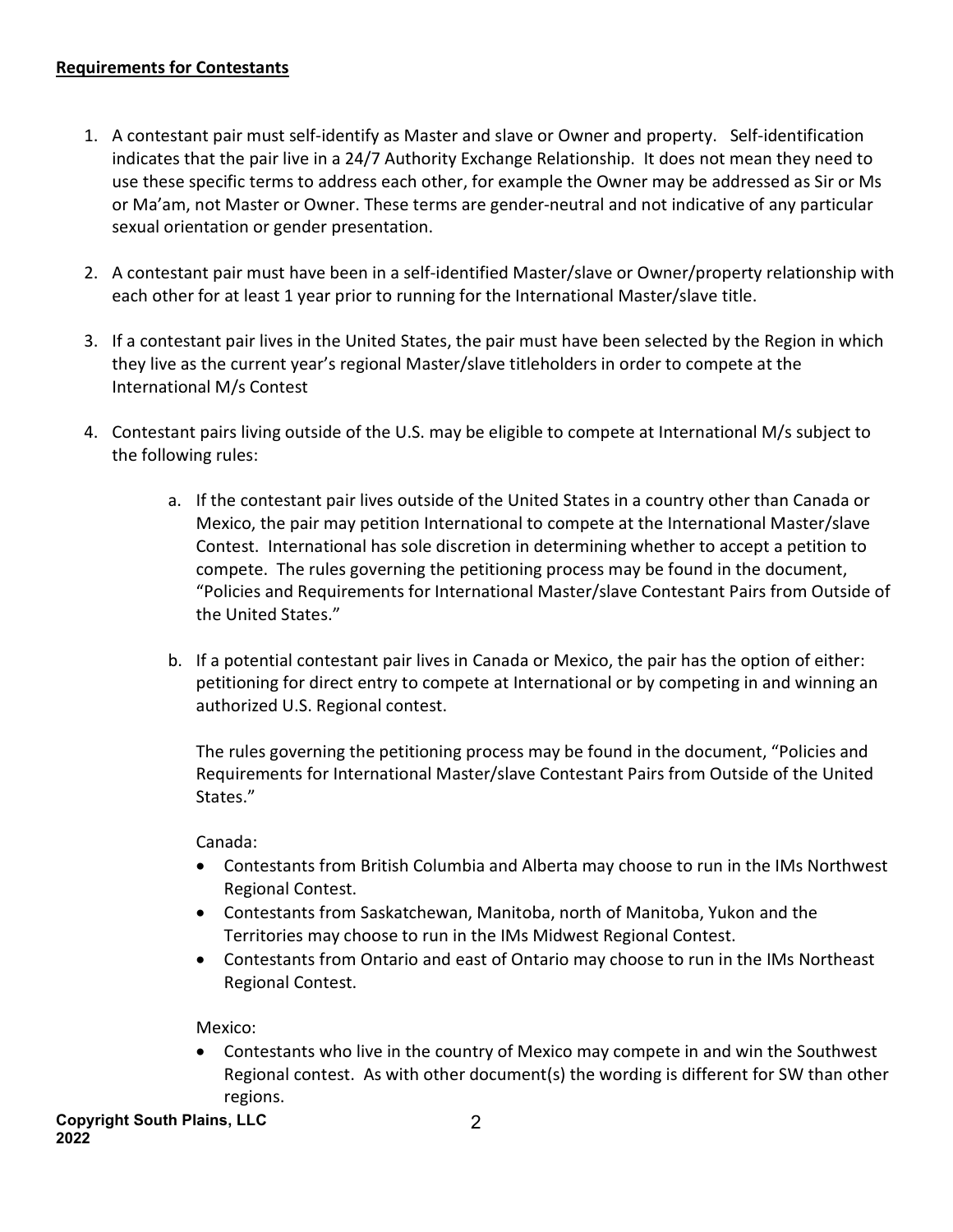## Expectations and Requirements for the International M/s Titleholders

- 1. In order to serve as the International titleholders, a contestant pair must be willing to travel to a minimum of 4 events or leather/SM group meetings or events to present on Master/slave or Owner/property relationships and/or to represent the titles. One of the 4 events must be the next year's South Plains Leatherfest.
- 2. The contestants run for and win the International Master and slave titles as a pair. Should one (or both) members of the winning pair become unable to carry out the requirements of the title, the Owner/Producer will determine in what manner the title will be represented for the remainder of the year in question.
- 3. The International titleholders are strongly encouraged to attend more than the minimum number of groups/events and to seek out every opportunity to speak on Master/slave or Owner/property relationships.
- 4. The International M/s titleholders must be willing to speak on Master/slave or Owner/property relationships to all segments of the leather/BDSM community. In addition, the International M/s titleholders are encouraged to select venues and attend events that offer them the opportunity to speak on Master/slave relationships, rather than to simply appear as titleholders.
- 5. The International M/s titleholders may accept additional monetary support from groups, event sponsors or individuals to cover travel expenses, and may raise additional money to cover travel expenses through fundraising activities. The International M/s titleholders may not receive payment above and beyond actual travel expenses for speaking engagements or other activities performed in their role as International Master and slave during the title year.
- 6. The International M/s titleholders will be provided with a travel fund in an amount determined by the Owner/Producer.
	- a. The travel fund will be disbursed by the Owner/Producer to the International M/s titleholders in 4 equal installments.
	- b. The International M/s titleholders are required to submit to the Owner/Producer a quarterly financial report with supporting receipts on the use of the travel fund and any other funds raised or received during the title year to help defray travel expenses.
	- c. If the International M/s titleholders are unable to carry out the requirements of the title, any unspent travel funds will be returned to South Plains, LLC, along with a financial accounting of funds that have been spent to date.
- 7. The International M/s titleholders are required to provide the Owner/Producer with at least a monthly report identifying the speaking engagements they have booked. At a minimum, the report should include the event or group name, location and date of engagement.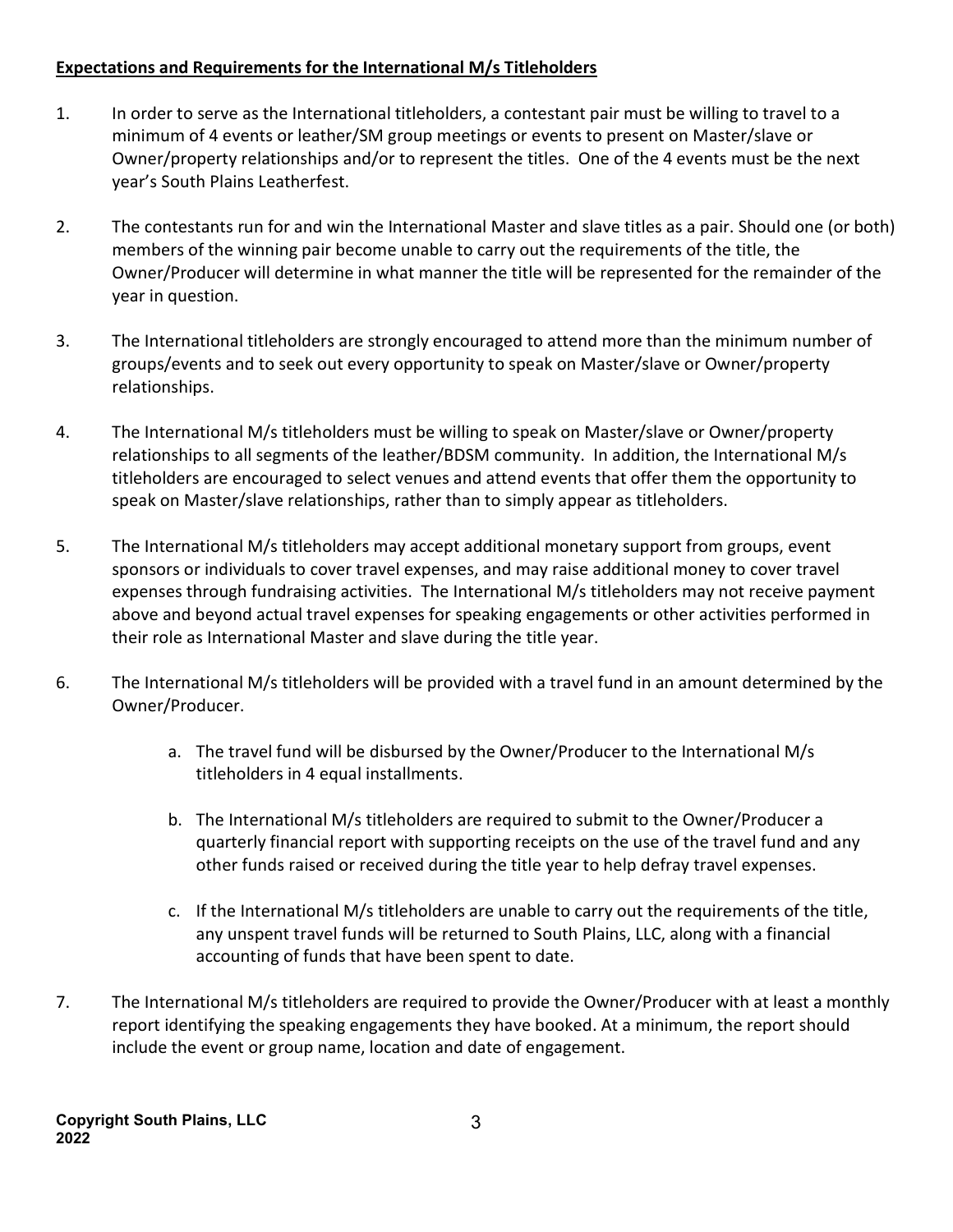- 8. Master/slave pairs who hold a Regional M/s title and who compete for the International Master/slave title must agree not to compete for or hold another title within the leather and/or BDSM community, together or individually, during their Regional title year, or if they are chosen as International Master/slave, during their Regional and IM/s title years. Master/slave pairs who come directly to the International Master/slave Contest from an area not covered by an International Master/slave Region must agree not to compete for or hold another title within the leather and/or BDSM community, together or individually, from the date of the International Master/slave Contest where they compete to the date of the next year's International Master/slave Contest.
- 9. During their title year, the International M/s titleholders may not charge a fee for their personal use for participating in BDSM activity, whether sexual or non-sexual in nature. This does not prevent the International M/s titleholders from engaging in fundraising activities for charities or for the International M/s title that may include BDSM.
- 10. The International M/s titleholders may not make any representations on behalf of, or purport to bind, the Owner/Producer of the International Master/slave Contest and Title, South Plains, LLC, and/or South Plains Leatherfest-International Master/slave Weekend without the prior consent of the Owner/Producer.
- 11. The Owner/Producer reserves the right to recall the title from current or previous International M/s titleholders if, in her sole judgment, the titleholders have failed to substantially comply with or fulfill the obligations of the title, or have in any way damaged the name or reputation of the International Master/slave title and/or South Plains Leatherfest-International Master/slave Weekend.
- 12. The International M/s titleholders are representatives of the entire M/s community. As such, the titleholders must protect the title and community from unfavorable publicity or focus. This means titleholders may not be able to participate in activities or take positions that they otherwise were free to do before winning the titles. Examples include: appearing as an expert witness in a trial on the issue of what constitutes abuse in the SM community; agreeing to be interviewed by the vanilla media regarding the title and the Leather and/or M/s community; taking a lead position on issues of significant controversy in the Leather and/or M/s community. Any questions regarding whether or not an activity could unfavorably impact the title should be immediately directed to the Owner/Producer. The decision of the Owner/Producer will be final on these matters.
- 13. During their title year, the International M/s titleholders may not engage in interviews with or appear in "vanilla" mainstream media in any way without the specific written consent of the Owner/Producer. After their title year, the former International M/s titleholders may not identify themselves as former titleholders or display the IM/s logo or patch or the South Plains Leatherfest logo in interviews with or appearances in "vanilla" mainstream media (whether print, television, film, radio or internet based) without the specific written consent of the Owner/Producer.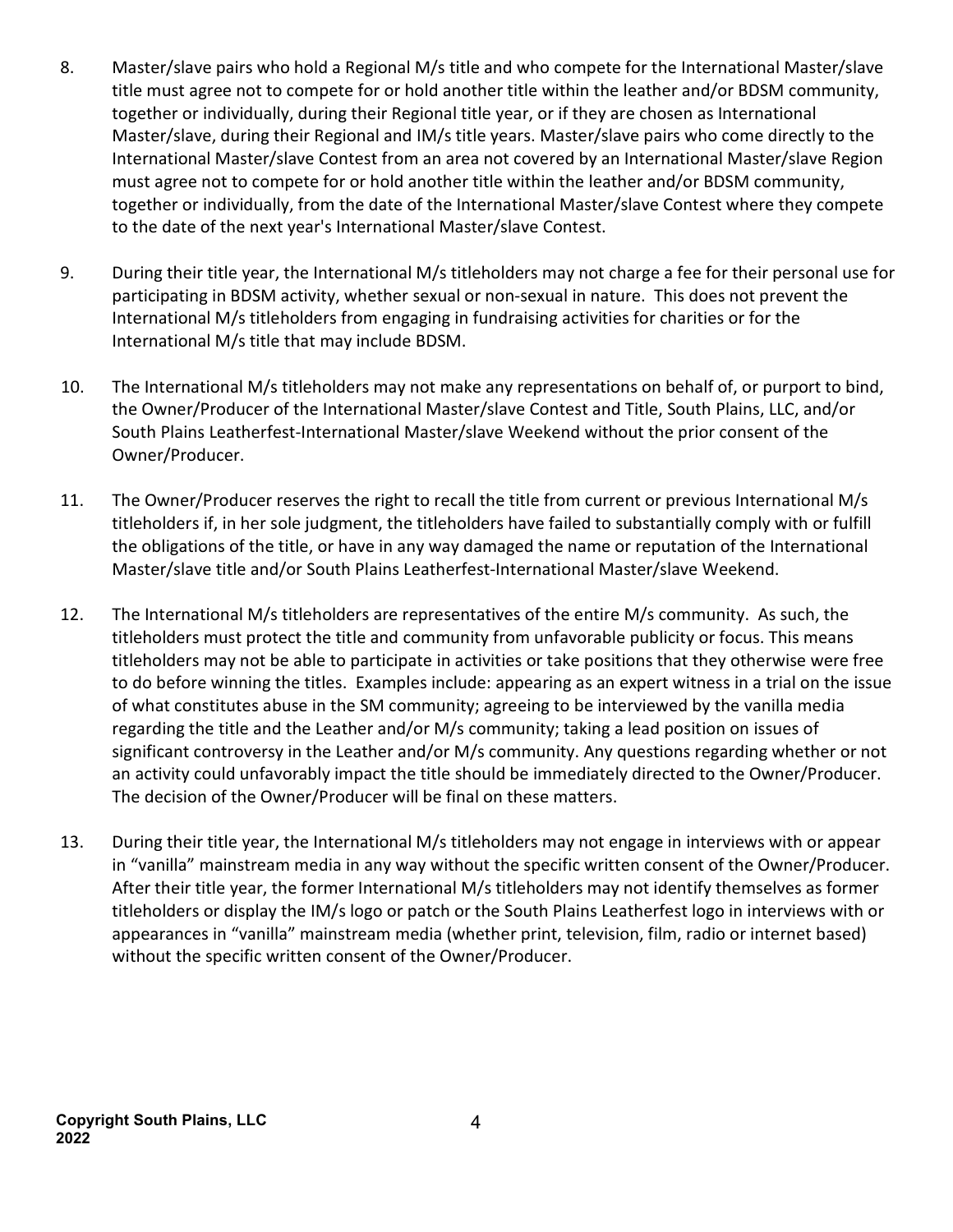14. The International M/s titleholders are permitted to use the title "International Master/slave [title year]" in perpetuity, with the exception of interaction with "vanilla" mainstream media and provided the Owner/Producer have not exercised their right to recall the title as described above. The current International M/s titleholders are permitted to use the International Master/slave logo on business cards and stationery for the term of their title year. Any other use of the title name or the International M/s logo must be approved by the Owner/Producer in advance. The Owner/Producer retains the right to review any use of the International Master/slave logo and to rescind permission to use the logo for any reason and at their sole discretion.

# About the Contest and Weekend

Competing in an international leather contest is an exhilarating – and exhausting – experience. It often is helpful for a contestant pair to bring someone with them as a support system/assistant for the weekend. Anyone assisting a contestant pair at IM/s may do the following without registering for South Plains.

- Accompany the contestant pair to the contestants' meeting;
- Stay with the contestant pair outside of the interview room during the interviews;
- Stay with the contestant pair outside of the presentation room;
- Assist the contestant pair before the contest in the dressing room. (Due to space constraints and safety issues, assistants are not allowed backstage with the contestant pairs during the contest.)

# Contest Schedule

Contestant pairs must be available to attend all of the following:

- Opening Ceremonies: Thursday, March 23, 2023 (evening)
- Contestant Meeting: Friday, March 24, 2023 (afternoon)
- Rehearsal: Friday, March 24, 2023 (afternoon)
- Interviews: Saturday, March 25, 2023 (morning)
- Presentations: Saturday, March 25, 2023 (afternoon)
- Contest Rehearsal: Saturday, March 25, 2023 (afternoon)
- Contest Finale: Saturday, March 25, 2023 (evening)
- Brunch: Sunday, March 26, 2023 (morning)
- Photo Session: Sunday, March 26, 2023 (following brunch)
- Copyright South Plains, LLC 2022 5 Winner's Meeting with Owner/Producer: Sunday, March 26, 2023 (afternoon)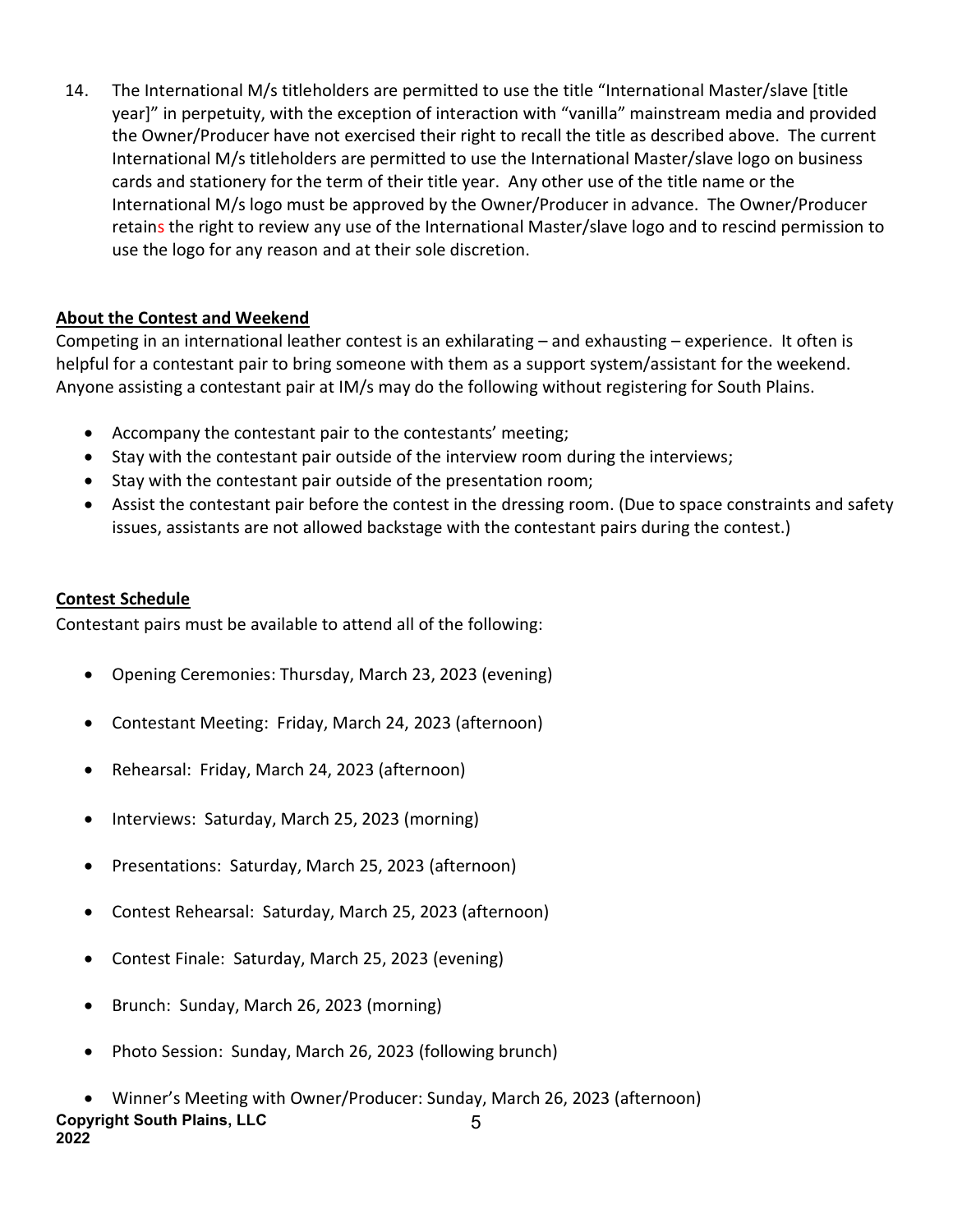- 1. The International Master/slave Contest is made up of five judging categories: Interview; Presentation; Speech; Pop Question and M/s Dynamic. Each of these categories is described in greater detail under the "Judging Categories" section of this Handbook.
- 2. In addition to their performance in the five judging categories, two other aspects of the International M/s Contest will impact a contestant pair's score:
	- Meeting Contest deadlines/complying with Contest rules: Contestants are required to meet all Contest deadlines, including but not limited to timely submittal of the Contest Application and information on the item the contestants are required to submit for the Silent Auction, and attendance at all required Contest rehearsals and meetings. Failure to comply with any Contest rule or deadline will be reported to the judging panel by the Owner/Producer. The judges may use this information as a part of the interview of the contestant pairs and may factor this information into their scoring of the contestant pairs at their discretion.
	- During the Thursday night South Plains Opening Ceremonies after drawing their contestant numbers, the contestant pairs will be given the opportunity to introduce themselves on stage. Each pair will have a maximum of 2 minutes total to make their introduction. The form and content of the introduction is up to the contestant pair; however, props or sets of any kind are not permitted.
- 3. There are seven judges for the International Master/slave Contest. A form of scoring commonly known as "Olympic scoring" is used, i.e., the high score and low score for the contestants in each judging category is thrown out and the remaining five scores are averaged, giving a composite score for each category. The contestants' composite scores for the five categories then are added to give a final overall score. A perfect overall score would be 500. The contestant pair with the highest overall score using Olympic scoring will be the winner.
- 4. If a judge becomes incapacitated during the International Master/slave Contest, or if for any reason the Owner/Producer in their sole discretion determines a judge is unable or unwilling to carry out their duties as a judge, that judge will be withdrawn from the Contest and their scores will be discarded. The remaining 6 judges will continue to score the Contest under the Olympic scoring system, with the high and low scores of the remaining 6 judges dropped from the calculations. The Owner/Producer reserves the right to define the duties of a judge of the International Master/slave Contest and to determine if a judge is able and/or willing to carry out those duties. The Owner/Producer further retains the right to remove from the judging panel any judge who in their judgment is unable carry out those duties.
- 5. Contestants for the International Master/slave Contest will be given a joint score in all categories, as well as a joint overall score, rather than assigning separate scores for the Master and slave. Thus, the points indicated in parentheses following each judging category described in the next section represent the total maximum points a Master/slave pair may be awarded in that category, based on the performance of both the Master and the slave. For example, for the On-Stage Pop Question category,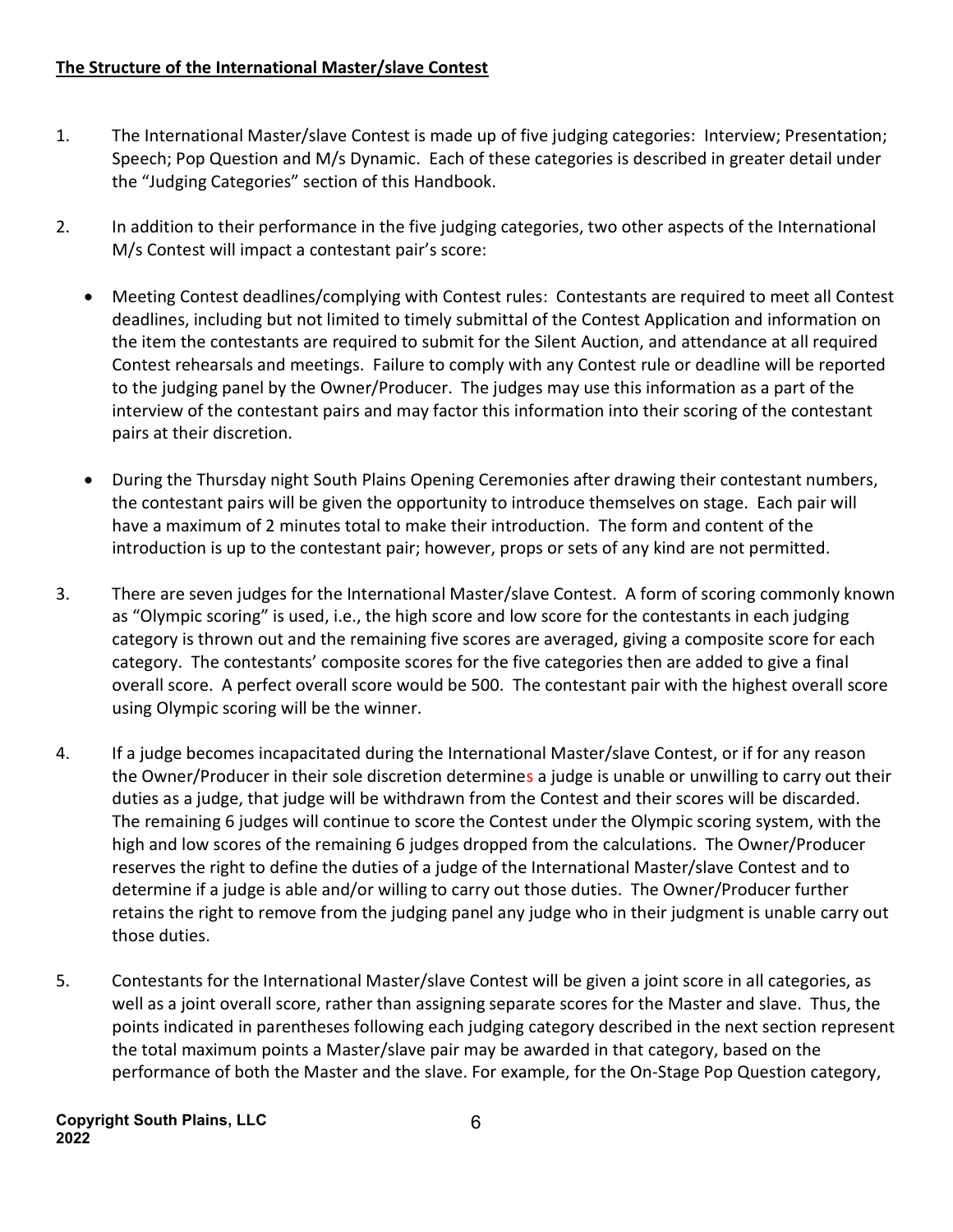the Master and slave contestant pair will receive a single, joint score of up to 75 points based on their responses to the questions they are asked.

- 6. In the event of a tie score between two or more contestant pairs, the winning pair will be the one with the highest overall score, without using Olympic scoring. Thus, in the event of a tie, the scores of the tied pairs in each of the 5 contest categories will be recalculated, without dropping the high and low scores. The resulting composite scores for the tied pairs then will be averaged, again without dropping the high and low scores. The pair with the highest overall non-Olympic score will be the winner.
- 7. If there is only one contestant pair running for the International M/s title, the pair must receive a final overall score equal to at least 70% of the total possible. A perfect overall score would be 500; thus, the contestant pair must receive a final overall score of 350 in order to be awarded the title.

### Judging Categories

- 1. **Interview with Judges (150 points)** 
	- Questions should be directed to both the Master and the slave. A single judge does not have to ask both the Master and slave a question, but the judging panel as a whole should endeavor to insure that both contestants are being asked and are answering questions.
	- Given the nature of this title, questions are likely to focus on Master/slave relationships and issues in these relationships. However, questions addressing broader leather/BDSM topics or history are also appropriate.
	- The Judges' Interviews are open to all persons registered for South Plains Leatherfest.
- 2. Speech (100 points)
	- Both the Master and the slave are required to give a short speech (with each speech being 2 minutes or less) on the topic(s) of their choice during the Saturday night contest. The Master and the slave are not required to speak on the same topic or any specific topic.
	- If a contestant's speech exceeds 2 minutes, the contestant will be allowed to continue and the judges will be notified that the contestant went over time. The microphone will not be "cut." There is no set penalty for a contestant going overtime in a speech, but in awarding a joint score for the Master/slave contestant pair in this category, a judge may factor the contestant's failure to conclude the speech within the time limit allowed at their discretion, not to exceed 10%.
	- No props or sets may be used during a contestant's speech.
	- The contestants are permitted to have helpers in the audience indicating time markers during the speeches.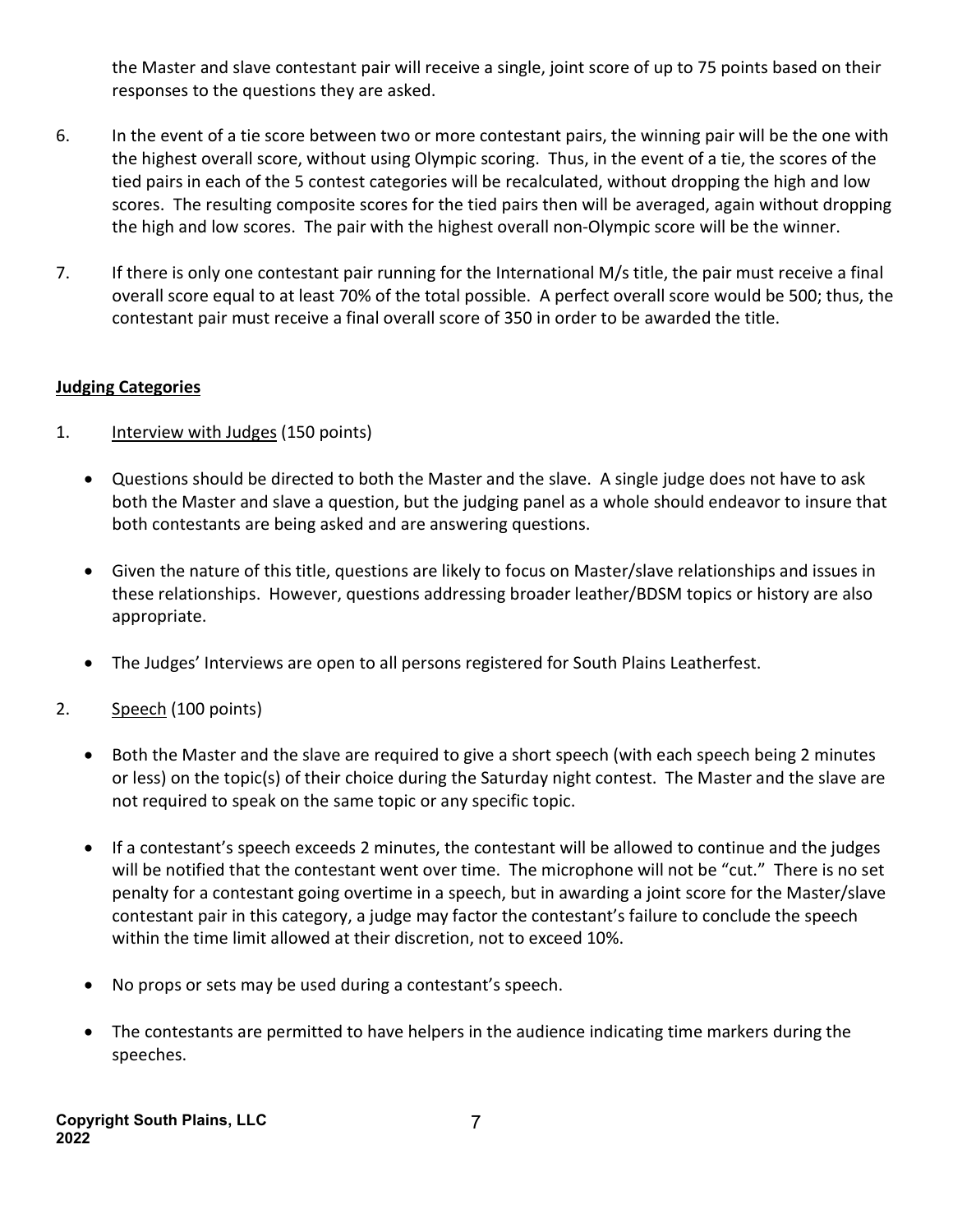# 3. Presentation (100 points)

- The presentation category is designed to judge the contestants' ability to speak in a seminar type format on Master/slave relationships. The contestants are required to make a brief (no more than 10 minute) presentation on any topic relating to Master/slave relationships. Both the Master and the slave must speak during the presentation.
- There is no set penalty for the contestants going overtime during their presentation, but in awarding the score for the Master/slave contestant pair in this category, a judge may factor the contestants' failure to conclude the presentation within the time limit allowed at their discretion, not to exceed 10%.
- The contestant pair is permitted to use a device to aid them in keeping time during their presentation and will not be penalized in any way for doing so.
- Contestants are permitted to use handouts, props or visual aids in their presentations, but are not required to do so. The International M/s Contest will provide a flip chart and markers. Contestants must provide any and all other handouts, props or visual aids, at their expense.
- Before beginning the presentation session, the Head Judge will remind the audience that questions should relate to the topic of a contestant pair's presentation. At the end of a contestant pair's presentation, the Head Judge will call for questions from the audience and will serve as the "moderator," recognizing audience members to ask their questions.
- Judges will not ask questions of the contestant pairs in this judging category unless there are no questions from the audience. If the judges have the opportunity to ask questions of the contestant pairs in this category, the judges should limit their questions to those relating to the presentation topic. The judging panel may not use this opportunity as additional general interview time.
- The Head Judge will monitor the question and answer time, and his or her decision on the propriety of a question from the audience or judges is final. The time for questions and answers will not exceed 5 minutes for any contestant pair.
- The purpose of allowing audience questions during the Presentation Category is to allow the judges to evaluate the contestants' ability to think on their feet and respond to the kind of questions likely to be asked of the titleholders when they speak on Master/slave relationships to community leather/BDSM groups. It is not intended as an opportunity for the audience to "sandbag" any contestant pair or to attempt to help out one contestant pair at the expense of another.
- Contestant pairs are permitted to use handouts, props or other visual aids in their presentations, but are not required to do so. If a contestant pair chooses to use handouts, it is the responsibility of the contestant pair to bring enough copies for at least the judges of the Contest. If a contestant pair chooses to use props or other visual aids, the contestant pair is responsible for obtaining and bringing those items, including any equipment necessary to present the visual aid such as an easel, flip chart,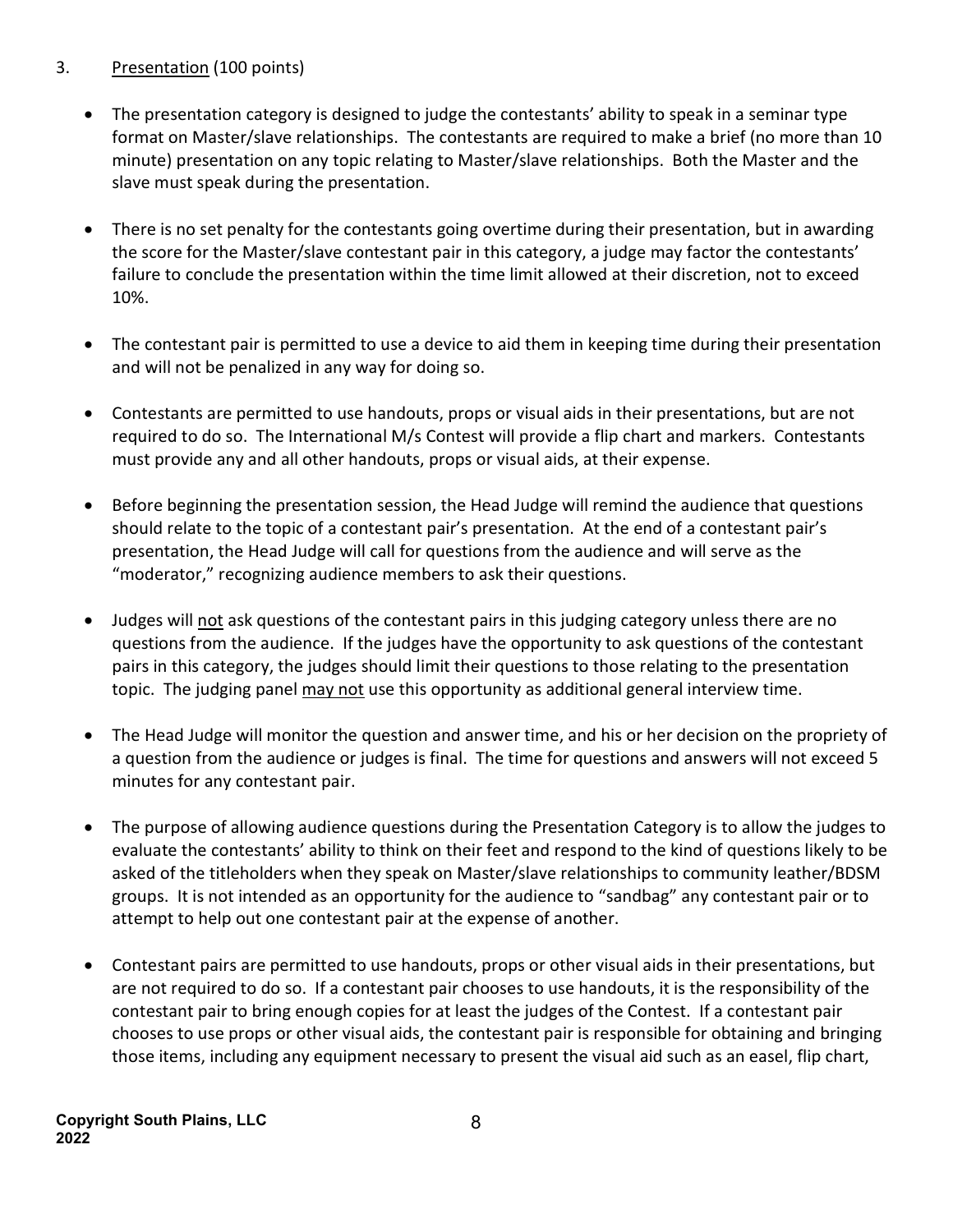projector, screen, etc. The cost of all handouts, props and other visual aids will be the responsibility of the contestant pairs.

- The Presentation session is open to all persons registered for South Plains Leatherfest.
- 4. On-stage ("Pop") Question (75 points)
	- Both the Master and the slave will be asked an on-stage or "pop" question, which they must answer during the Saturday night contest. These kinds of questions often tend to evoke humorous responses from contestants. The questions will be written and provided by the judges and/or Owner/Producer of the International Master/slave Contest.
- 5. Dynamic (75 points)
	- Contestants will be observed by the judges throughout the weekend, both in and out of formal contest events, and will be judged on how they interact and present themselves as Master and slave or Owner and property to the public.
	- Judging in this category begins Thursday evening, when the contestant pairs introduce themselves and draw their numbers onstage at the Opening Ceremonies. The judging sheet for this category will be turned in at the end of the contest on Saturday night, to be tallied with the scores for the other categories.
	- No particular protocol or form of dress is considered to be "correct" or "incorrect."

### The IM/s Travel Fund

- The primary means of fundraising for the International M/s Travel Fund is through the Silent Auction, held over the South Plains weekend. In support of the Travel Fund, the IM/s Contestants are required to bring an item to be auctioned off.
- The item may be a single item or a basket made up of several small items on the order of a standard small "gift basket." The item/basket need not be large or expensive, but instead, should be something that represents the contestant pair, their region or the spirit of their regional contest.
- The owners of the IM/s Contest will have sole discretion on whether something constitutes a "single" item" or appropriate basket under these rules and their decision is final.